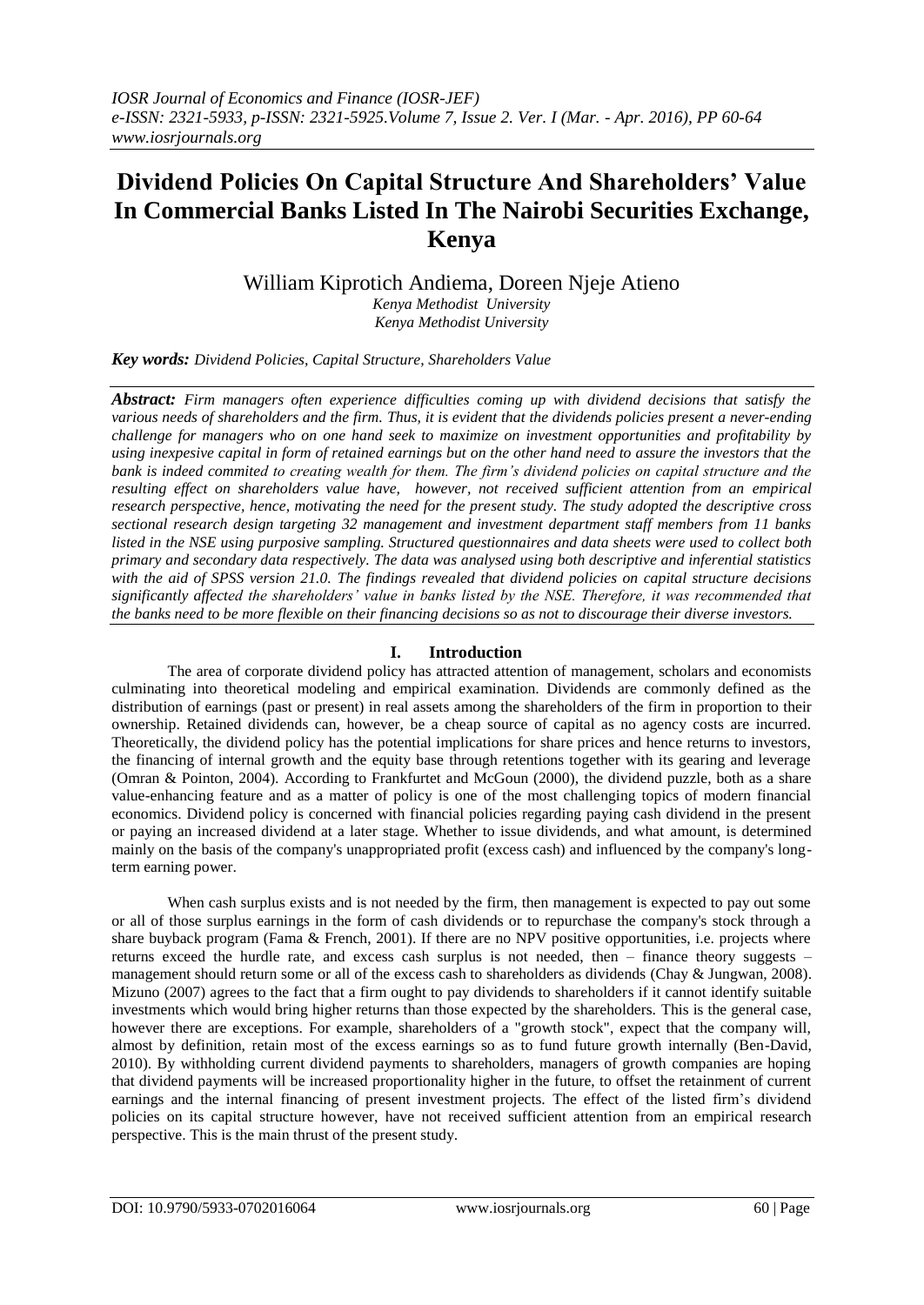Capital structure refers to the way a corporation finances its assets through some combination of equity, debt, or hybrid securities. A firm's capital structure is then the composition or 'structure' of its liabilities. The firm's ratio of debt to total financing is referred to as the firm's leverage. In reality, capital structure may be highly complex and include dozens of sources. Arnold (2002) stated that firms normally change their capital structure to convey information about the current profitability and risk of the form. Presumably firms with good news about their future profitability will want to tell investors, rather than make a simple announcement; dividends payout may be increased to add conviction to the statement. When a firm increases this ratio, investors may believe that management is announcing a positive change in the expected future profitability of the firm. The signal to investors is that management and the board of directors truly believes that things are better than the stock price reflects.

In a symmetrically informed market, all interested participants have the same information about a firm, including mangers, bankers, shareholders, and others. However, if one group has superior information about the firm's current situation and future prospects, an informational asymmetry exists. Most academics and financial practitioners believe that managers possess superior information about their firms relative to other interested parties. Dividend changes (increases and decreases), dividend initiations (first time dividends or resumption of dividends after lengthy hiatus), and elimination of dividend payments are announced regularly in the financial media. In response to such announcements, share prices usually increase following dividend increases and dividend initiations, and share prices usually decline following dividend cuts and dividend eliminations. The idea that dividend payouts can signal a firm's prospects seems to be well accepted among the chief financial officers (CFOs) of large US corporations. In a survey of these executives conducted by Abrutyn and Turner (2000), 63% of the respondents ranked signaling explanation as the first reason for dividend payouts.

Information about the prospects of a firm may include the firm's current projects and its future investment opportunities. The firm's dividend policy, either exclusively or in combination with other signals, such as capital expenditure announcements or trading by insiders, may communicate this information to a less informed market. Empirical studies in this area include Akerlof's (2000) and Bhattacharya (2009) model. Pettit (2002) documented that announcements of dividend increases are followed by significant price increases and that announcements of dividend decreases are followed by significant price drops. Three studies of large changes in dividend policy Asquith and Mullins (2003) (dividend initiations), Thaler and Womack (2005) (dividend omissions) showed that the market reacts dramatically to such announcements. Other research studies which tested the dividend announcement effects include Aharony and Swary (1980) Ofer and Siegel (2007). Other empirical studies however showed mixed evidence, using the data from US, Japan and Singapore markets. A number of studies found that stock price has a significant positive relationship with dividend payments, Ariff and Finn (2006), while others found a negative relationship like Loughlin (2009). Dividends are meant convey private information to the market, predictions about the future earnings of a firm based on dividend information should be superior to forecasts made without dividend information. A number of studies have tested these implications of the information content of dividends which includes studies by Michaely and Swaminathan (2002), Brook and Ziv (2001).

The capital market is a bit more developed in Kenya having been institutionalized in the colonial times six decades ago. Since then it has undergone successive transformations in the course of which the erstwhile Nairobi Stock Exchange has been reconstituted into the Nairobi Securities Exchange which effectively expands its mandate. In addition the formation of the Capital Market Authority was a significant watershed in the administration and regulation of the market together with the other markets. The CMA in a bid to nurture and reform the market to be more efficient and reliable source of long term encourages capital investment in the economy for example through establishment of a Central Depository System and introduction of various rules and regulations (CMA, 2013). Fifty four companies are listed in the Nairobi Securities Exchange (NSE), which is the only security exchange market in the country (Nairobi Securities Exchange, 2013). It has two segments, that is, the main market segment and the alternative investment market segment.

The banking system in the country has been cited as playing a major role in facilitating development and is, therefore, extremely important engine of economic growth (Kuria, 2013).Commercial banks operations in Kenya are controlled by CBK which defines the environment in which these banks should operate. It also sets the various capital requirements that any commercial bank should operate by setting up minimum capital requirements. However, globalization of the financial markets though instrumental in developing the financial system and improving transparency, market discipline and financial infrastructure (Chipeta, Wolmarans, & Vermaak, 2012), brings about additional risks into the system. Therefore, the study sought to establish how a bank dividend decisions affect their shareholders' wealth.

Management are in a dilemma about whether to pay a large, small or zero percentage of their earnings as dividends or to retain them for future investments. This has come about as a result of the need for management to satisfy the various needs of shareholders and the company. In Kenya shareholders cannot increase the amount of dividend as declared by directors but have power to reduce. The tax on dividend suffers a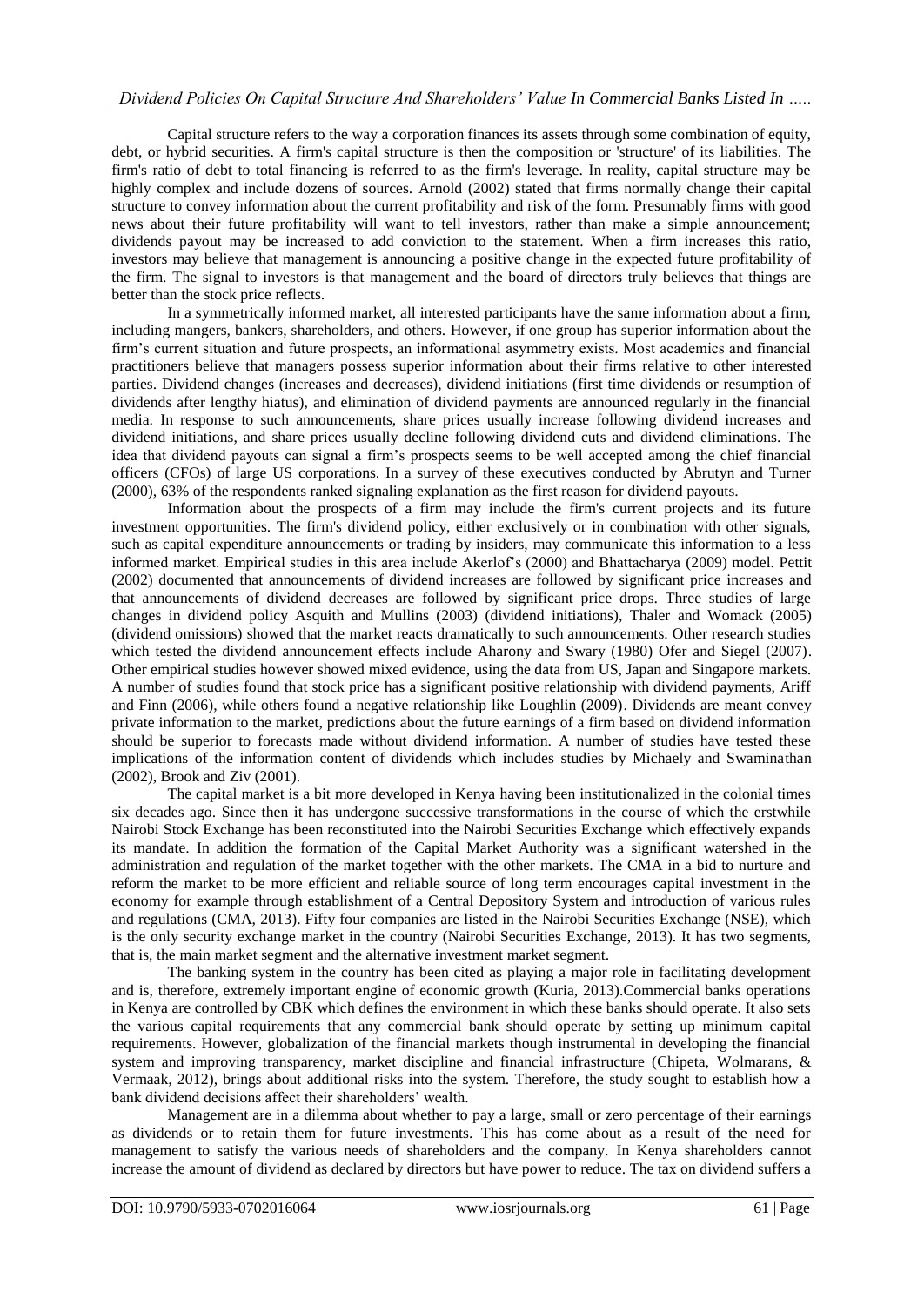withholding tax of 5% while capital gains tax was abolished thus making for investors to prefer capital gains to dividend. Thus, it is evident that the dividends policies present a never-ending challenge for managers who on one hand seek to maximize on investment opportunities and profitability by using inexpesive capital in form of retained earnings but on the other hand need to assure the investors that the firm is indeed commited to creating wealth for them. The aspect of dividend policies and resulting shareholder value, though, has recieved more theoretical attention than empirical attention in research. Therefore, the present study sought to bridge this gap by providing more empirical information on how dividend policies on capital structure affect the shareholder's value in commercial banks listed in the NSE. This was tested under the hypothesis:

**H01:** Dividend policies on capital structure do not significantly affect the shareholders' value in firms listed by the NSE.

### **II. Research Methodology**

The study adopted the descriptive cross sectional research design which was meant to ensure that the research is carried out in a manner that only attempts to describe the existence of the variables without manipulating them in any way and also to give a more in-depth view to the study problem by examining the variable at different levels using different firms with unique dividend policies. The study focused on 11 commercial banks listed in the Nairobi Securities Exchange over a 7 year period between January 2008 and December 2014. This time period was considered because it will be sufficiently reasonable to accommodate all changes that occurred in the payout dividend pattern. Listed banks were chosen because their data was more readily available than that for unlisted banks. Purposive sampling was ideal for the present study because specific persons at the management of the firms were concerned with policy decisions and implementation. These were key informants and were expected to give more accurate and reliable information on the dividend policies and shreholders value. Thus, the study sample size was 32 respondents purposively selected from 11NSE listed commercial banks.

Questionnaires and data sheets were used as data collection instruments. Primary data was collected using structured questionnaires while secondary data was collected using the data sheets that allowed the researcher to abstract data from the firms published statements and compute the shareholders value. The study ensured that the research instruments produced the expected results by pre-testing the instrument to ensure that the questions are well framed and that they were understood, that is, that they were not ambiguous in any sense. The method used was the content validity. To establish instrument reliability, the study used the internal consistency method to ascertain the consistency of the questionnaire items. Reliability of the research instrument was then calculated using Cronbach's coefficient alpha for either even or uneven items based on the order of number arrangement of the questionnaire items. According to Fraenkel & Wallen (2000), as a rule of thumb, a proposed instrument should only be used if an á value of 0.70 or higher is obtained on a substantial sample. The pre-test yielded a Cronbach Alpha value of 0.7913 prior to administration of the questionnaires which was above the recommended value of 0.70 implying that the accuracy level of the questionnaires was up to 79%. Some questionnaire items were then deleted and others added to improve the reliability.

Data was analyzed using descriptive and inferential statistics with the aid of Statistical Package for Social Sciences (SPSS). Descripetive analysis involved the use of means and standard deviations while inferential statistics involved the use of both correlation and linear regression analyses to determine the relationship between variables. The regression model was model was expected to hold under the equation:

$$
y = a + b_1 x_1 + e
$$

Where,  $y =$  Shareholder's Value *X*1= Capital Structure

 $b_1$ = Coefficient of the variable  $x_1$ 

e =error term.

# **III. Results And Discussions Of Findings**

The presentation of results and collected through questionnaires and reports is done in this section followed by the discussion of the results.

# **Dividend Policies and Capital Structure and Shareholders' Value in Listed Banks**

The study sought to determine how dividend policies on capital structure affect the shareholders' value in commercial banks listed in the NSE. The results are presented in Table 1.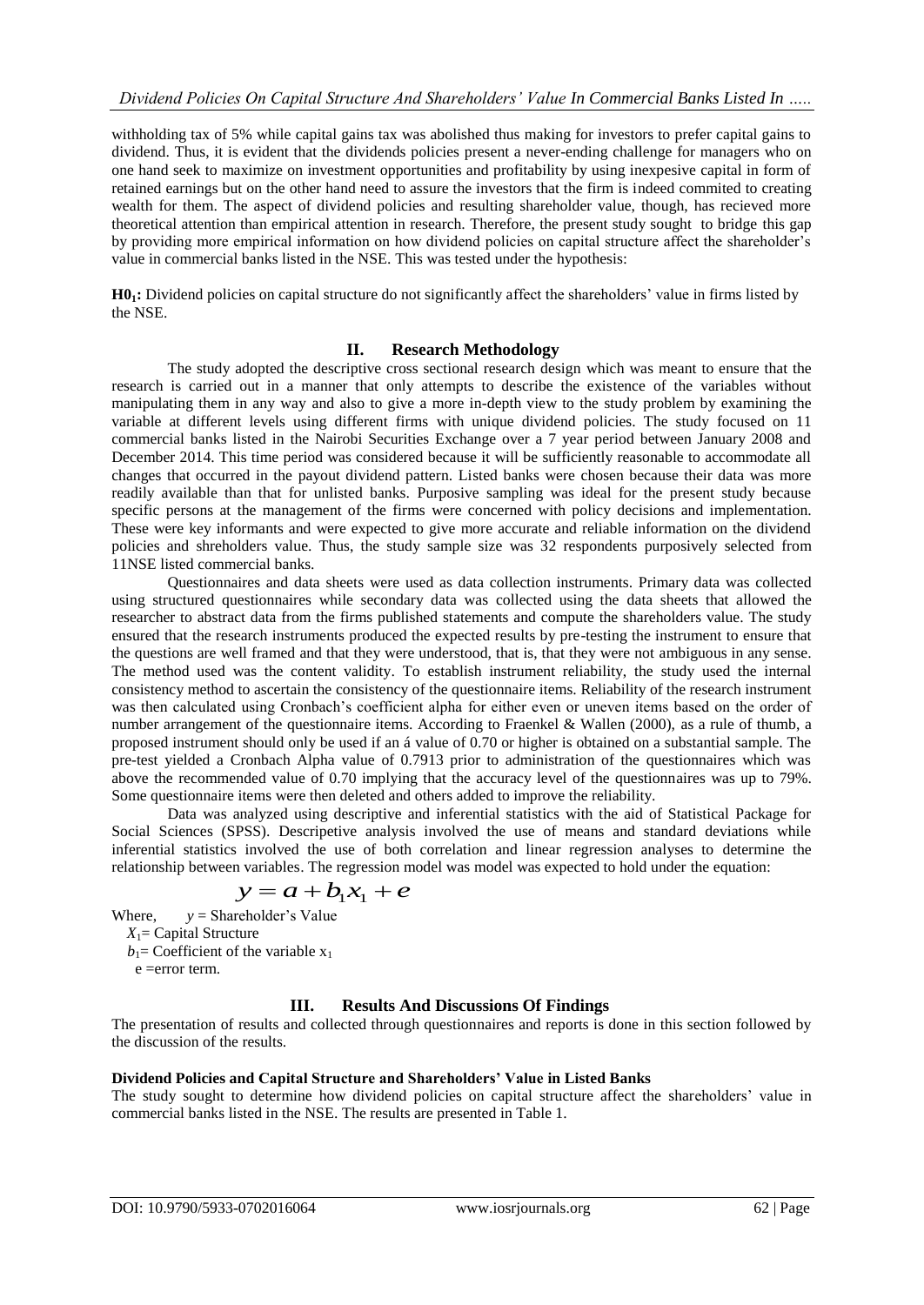| <b>Statement</b>                                                      | <b>Minimum</b> | <b>Maximum</b> | Mean | <b>Std. Deviation</b> |
|-----------------------------------------------------------------------|----------------|----------------|------|-----------------------|
|                                                                       |                |                |      |                       |
| Our dividend decisions are informed considerably by the capital       |                | 5              | 3.79 | 1.084                 |
| costs                                                                 |                |                |      |                       |
| Our banks pays dividends after carefully considering the market       |                | 4              | 2.58 | 0.838                 |
| trend so as not to affect its leverage                                |                |                |      |                       |
| The projected yields from the project are critical in determining the |                | 5              | 3.37 | 0.496                 |
| financing decisions in our bank                                       |                |                |      |                       |
| Our bank will pay dividends only if it does not have profitable       |                |                |      |                       |
| investment opportunities                                              | $\overline{c}$ | 5              | 2.68 | 0.671                 |
| Our bank prefers paying dividends from stock rather than in cash      | $\overline{c}$ | 5              | 3.58 | 0.769                 |
| The bank encourages minimum dividend pay out to reduce liquidity      |                |                |      |                       |
| risks                                                                 | 3              | 5              | 4.42 | 0.607                 |
| The financing options are usually combined in optimal ratios in       |                |                |      |                       |
| order to derive the maximum benefits associated with them             |                | 5              | 4.21 | 1.316                 |
|                                                                       |                |                |      |                       |
| $N=32$                                                                |                |                |      |                       |

| Table 1: Dividend Policies on Capital Structure and Shareholders' Value in Banks |  |
|----------------------------------------------------------------------------------|--|
|----------------------------------------------------------------------------------|--|

The results summarized in Table 1 suggest that;

- That dividend decisions in the banks were informed considerably by the capital costs as reported by majority of the respondents (mean = 3.79). Some banks paid dividends only after carefully considering the market trend so as not to affect their leverage (mean  $= 2.58$ ).
- Concerning investment, it emerged that the projected yields from the project was critical in determining the financing decisions in the banks and consequently the dividend decisions as indicated by a mean of 3.37. Hence, some of the banks paid dividends only when they did not have profitable investment opportunities  $mean = 2.68$ ).
- Most (mean  $= 3.58$ ) of the banks preferred paying dividends in form of stock rather than in cash, however, this depended on the type of investors the bank was attracting. It also appears that the banks were very cautious to avoid the liquidity risk and thus most (mean  $= 4.42$ ) encouraged minimum dividend pay out to reduce liquidity risks.
- Their financing options were also usually combined in optimal ratios in order to derive the maximum benefits associated with them as indicated by majority (mean  $=$  4.21) of the respondents.

#### **Correlation Analysis**

|  | <b>Table 2: Summary of Correlations</b> |
|--|-----------------------------------------|
|  |                                         |

|                     |                     | Capital Structure |  |
|---------------------|---------------------|-------------------|--|
|                     | N                   | $\mathfrak{D}$    |  |
| Shareholder's Value | Pearson Correlation | 0.4314            |  |
|                     | $Sig. (2-tailed)$   | 0.01              |  |
|                     | N                   | つ                 |  |

A correlation analysis was carried out to determine whether dividend policies on capital structure had a significant effect on the shareholders' value in banks listed by the NSE. The results in Table 4.7 shows that there was indeed a significant relationship ( $r = 0.4314$ ,  $p < 0.05$ ). The high Pearson's product moment coefficient of correlation suggests a strong relationship exists between the variables, hence, providing grounds for the rejection of the null hypothesis.

#### **Regression Analysis**

Regression analysis was used to determine the amount of variation dividend policies on capital structure had on the shareholders' value in banks listed by the NSE and also to establish whether a linear relationship existed between both variables. This is as shown in Table 4.8

| Table 4.8: Multiple linear regression analysis model summary |                                |                          |                                          |                |                   |
|--------------------------------------------------------------|--------------------------------|--------------------------|------------------------------------------|----------------|-------------------|
|                                                              | R Square                       | <b>Adjusted R Square</b> | Std. Error of the Estimate               |                |                   |
| 0.4314                                                       | 0.1861                         | 0.159                    | 1.248                                    |                |                   |
|                                                              | Unstandardized<br>Coefficients | Std. Error               | <b>Standardized Coefficients</b><br>Beta |                | Sig.              |
| (Constant)<br>Capital Structure                              | 5.212<br>0.4001                | 2.147<br>0.551           | 0.4313                                   | 2.014<br>4.079 | 0.001<br>$\Omega$ |

a. Predictors: (Constant), Shareholders' value in listed banks